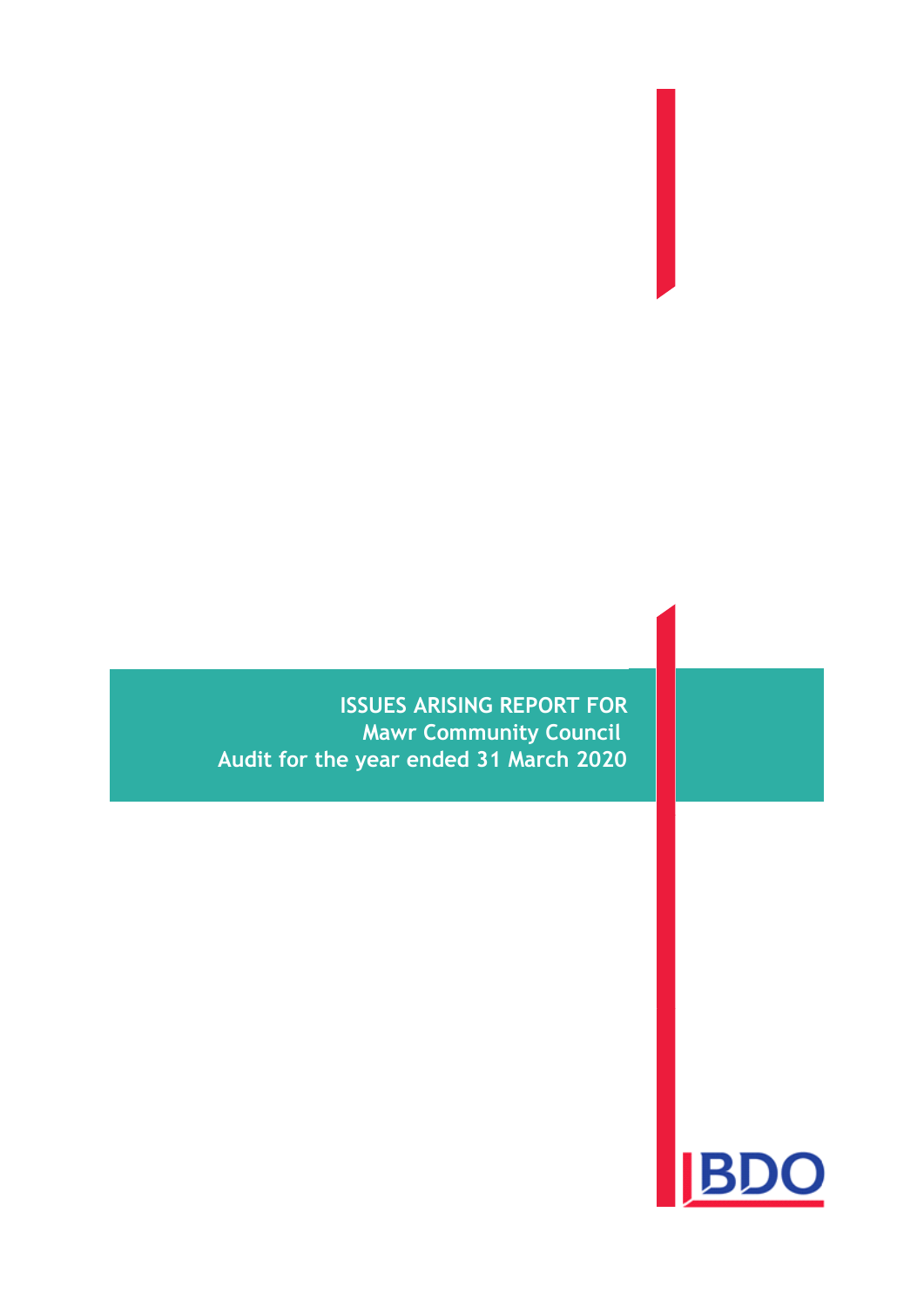# Introduction

The following matters have been raised to draw items to the attention of Mawr Community Council. These matters came to the attention of BDO LLP during the audit of the annual return for the year ended 31 March 2020.

The audit of the annual return may not disclose all shortcomings of the systems as some matters may not have come to the attention of the auditor. For this reason, the matters raised may not be the only ones that exist.

The matters listed below are explained in further detail on the page(s) that follow;

Issues Raised

- Accounts certification
- Fixed assets shown at valuation rather than purchase cost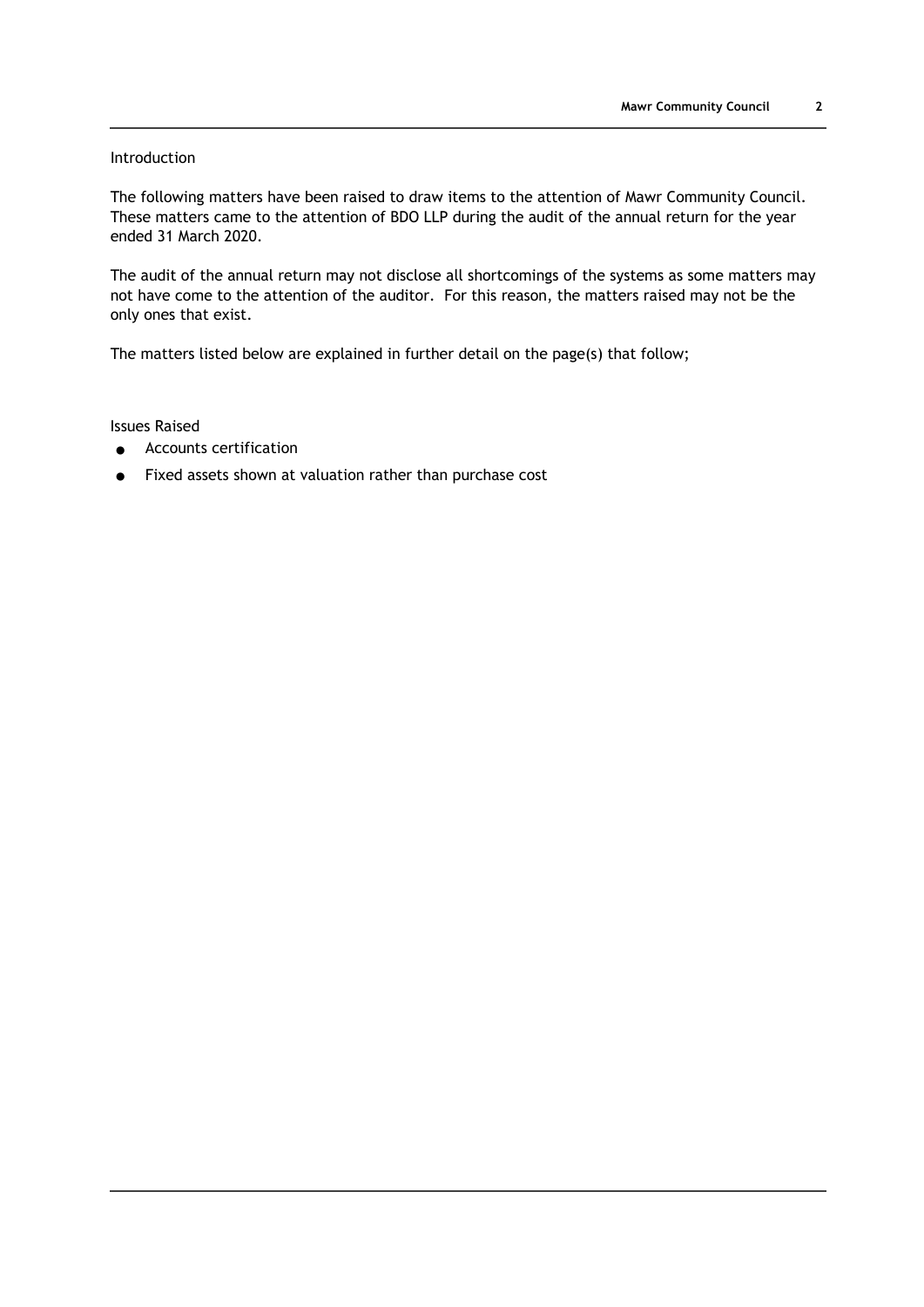The following issue(s) have been raised as there are minor errors on the annual return which we wish to draw to the attention of the body so they do not occur again in future years.

# **Accounts certification**

### *What is the issue?*

The Responsible financial officer has certified the accounting statement after the council approved the accounts.

#### *Why has this issue been raised?*

The dates disclosing the certification and approval of the annual return are incorrect.

#### *What do we recommend you do?*

The council should ensure that the responsible financial officer certifies the accounting statements and dates their certification prior to the approval of the annual return by the full council. This is a requirement of the Accounts and Audit (Wales) Regulations 2014 and these regulations must be followed.

Further guidance on this matter can be obtained from the following source(s):

Governance and Accountability for Local Councils in Wales, A Practitioners' Guide - OVW/SLCC